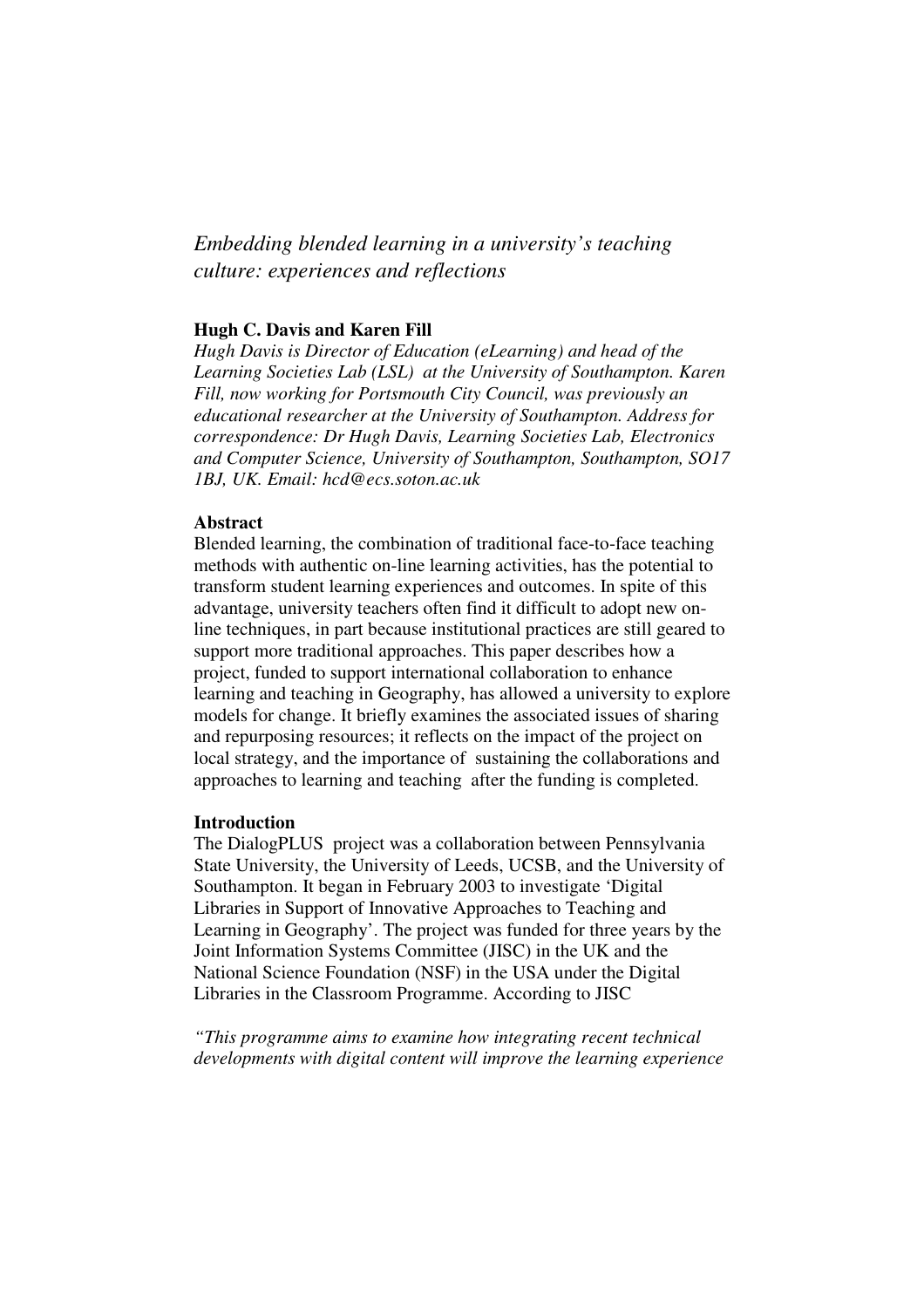*of students and provide new models for the classroom including the impact of integration on student achievement, retention, recruitment and on institutional structures and practices.* 

*Specific objectives are to:* 

- • *Bring emerging technologies and available digital content into core teaching and learning*
- • *Develop and use innovative approaches in integrating technologies for the benefit of undergraduate teaching*
- • *Demonstrate how the pedagogical process needs to be adapted or developed to support the learning process when using technology*
- • *Examine the human and organisational issues associated with implementing new modes of teaching."* (JISC, 2007)

Martin and Treves (2006) and Durham (2006) described aspects of the DialogPlus project from the standpoint of the geographers, addressing the first three bullet points above in some detail. We, the authors of the current paper, were involved in managerial, technical, educational and evaluative support roles at the University of Southampton and for the project as a whole. We became increasingly aware of the effect the project had on our own institution, particularly with respect to its influence on e-learning strategy and policy making.

A primary objective of the DialogPLUS project was to investigate the practicalities of the joint design and sharing of learning activities, based upon existing digital resources. JISC and the NSF have already funded the production and licensing of many digital resources for use in education and research, and this programme was particularly concerned with deploying such resources in blended learning, exploring the associated technical, educational and organisational issues, and evaluating the impact on students and staff.

# **Developing the project**

# *Scoping the project*

An important starting point for DialogPLUS was early agreement by all concerned that the project should be pedagogically, rather than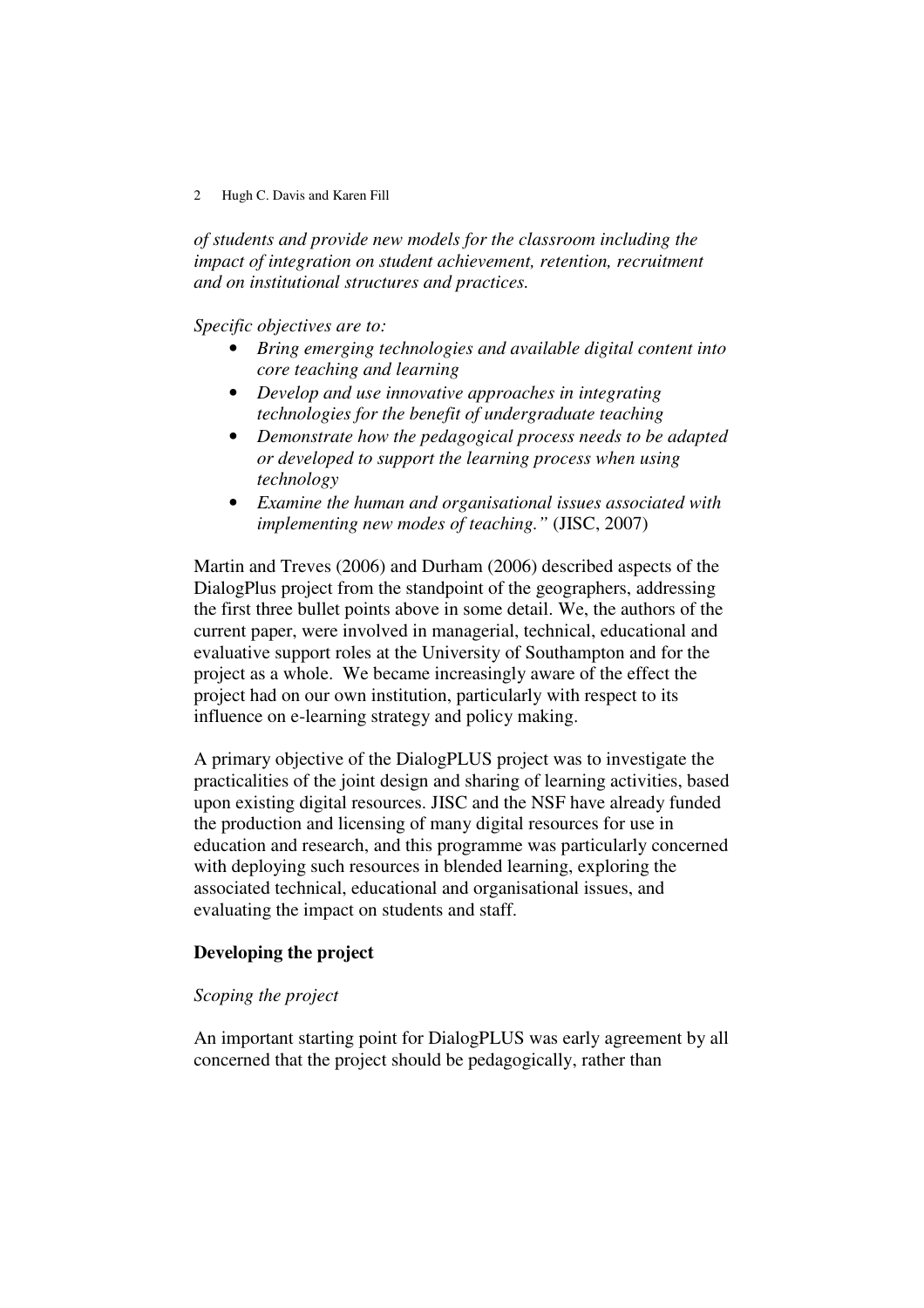technically, led, and that the teachers should have ownership of the way it developed.

To this end, although the overall project managers were Computer Scientists, the first task was to put the geographers in charge and to give them the independence to work in a way that suited them. At both Leeds and Southampton we were able to use the funding to employ young geography lecturers who could work on the curriculum changes directly, or relieve existing teachers from some of their load in order that they could spend time redesigning their courses. In both Schools we were also able to employ some learning technologist time – at Southampton a full time appointment was made and the member of staff had an office in the School of Geography.

The next task was to identify where in the curriculum to make interventions. In many elearning projects the initiative for the undertaking has arisen from teaching staff keen to keen to innovate and improve their teaching. While this is laudable, it is difficult for such staff to make an impression on the curriculum as a whole – typically their efforts will affect only the course or module on which they teach, and when they stop teaching the module innovations will often be lost. It is our contention that changes are more likely to become embedded when they are planned as an integral part of the curriculum, and this can usually only be achieved with the active encouragement of senior management.

In DialogPLUS, both at Leeds and at Southampton, the Head of School of Geography was an active project team member. These two Professors had the influence and enthusiasm to enable their Schools to take a curriculum wide view of where the elearning innovations would be best made, as well as the authority to alter the teaching loads of members of their staff in order to allow them to participate in this project and to develop elearning activities. Many elearning innovations are situated within the faculty or school that receives project funding. An advantage of DialogPlus was that there were four Universities involved, and an interesting dimension was added due to the fact that two were in the UK and two were in the USA. At our early meetings the geographers compared syllabuses and identified areas of overlap where collaboration would have most potential benefit for project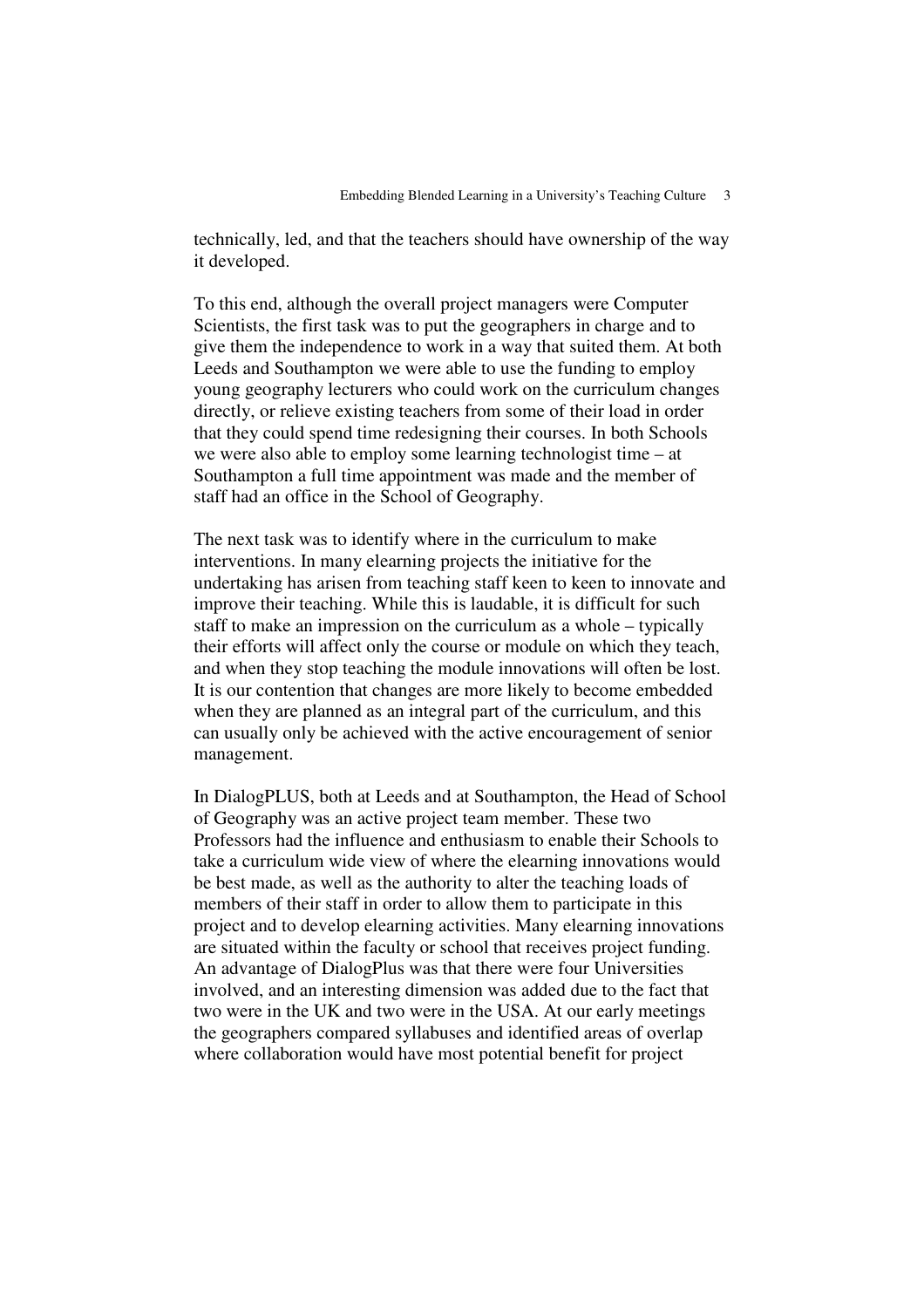members. This process was not straight forward as Geography is actually a composite of many subjects and different geographers have quite different views of the discipline. These differences were most apparent when comparing universities either side of the Atlantic; for example the US partners attached greater importance to physical geography and less to human geography. However, it was possible to reach some level of agreement and a partition of effort was established and recorded on a spreadsheet that became an important working document for the project (see Figure 1).

# Figure 1: about here

# *Engaging with the technology*

Although the curriculum mapping exercise moved the project forward with respect to understanding what teaching and learning resources might be shared, there was still the issue of four different elearning platforms. One of the important technical objectives of this project was to identify solutions to the problem of interoperability of on-line learning activities. The authors have long experience of working with and supporting academics in producing learning materials (e.g. See Davis & White (2001), McDowell et al.(2004)), and have found that a good approach has been to allow the academics to specify their needs, then to show them technological solutions that might meet those requirements, rather than starting with the technology. Thus, when the idea of a 'nugget' emerged from the early meetings that sought to establish common ground, the learning technologists did not initially rush to replace it with the term 'learning object', nor to expose the academics to emerging interoperability standards and metadata theories.

A DialogPLUS 'nugget' was defined as containing all that was needed to delineate a discrete learning activity. It should consist of

- At least one learning objective
- Instructions to students on how to carry out the activity
- The resources (or links to the resources) necessary to support students in carrying out the activity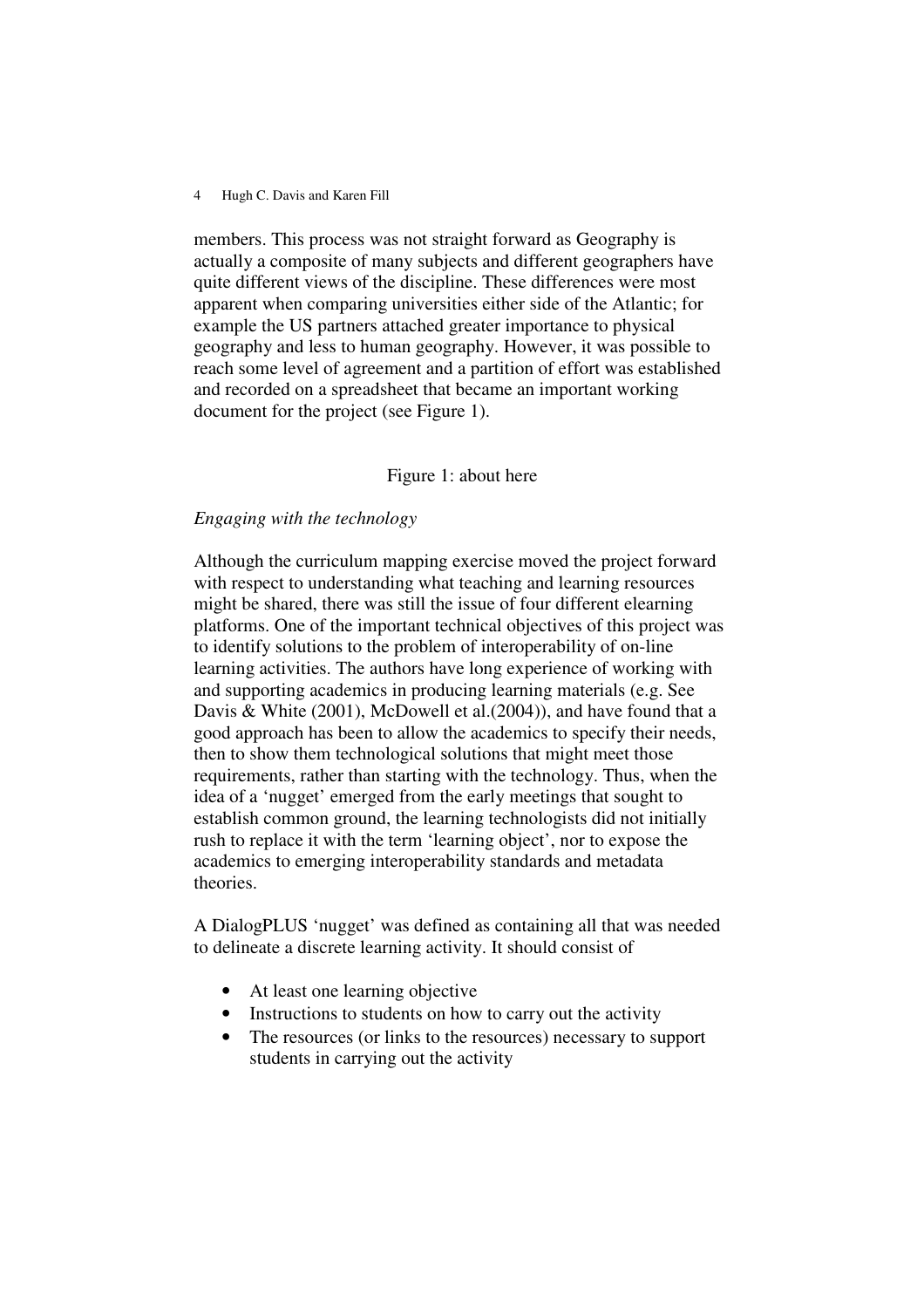• Optionally, some assessment of the activity. (Successful completion of the activity itself was seen to be sufficient in some cases).

An example of a simple, generic nugget is the Academic Integrity learning activity (Fill et al, 2006), which requires students to access various institutional and other resources to enhance their understanding of anti-plagiarism and similar policies, and then to take a short quiz.

The ten academics, involved in those early meetings, were encouraged to go ahead and create their nuggets and the learning technologists would take care of packaging them for sharing. The results of this approach are discussed further in the next section.

In order to support the academics with the process of designing on-line learning activities, the learning technologists developed the DialogPLUS Toolkit (Conole and Fill, 2005) which provides a step-bystep guide to help them make theoretically informed decisions and choose appropriate tools and resources. It also maintains a database of existing learning activities and examples of good practice which can then be adapted and reused for different purposes. As part of the technical development of the toolkit, we compared our schema and metadata with those in the emerging IMS Learning Design (Bailey et al, 2006).

Following the initial discovery stage of the project, the team moved into development mode; nuggets were developed in a range of topics, they were deployed for use by students, they were evaluated, they were improved, and work on new nuggets began. In the course of these developmental iterations it became clear that extensive sharing of resources, in the sense of each partner using the same nuggets in different courses, was not really possible or desirable. It is very difficult to build learning activities of any size and complexity that are independent of the context in which they will be used, and cultural, curricular and cohort differences tend to dictate the shape of delivery.

However, generic learning activities, such as one to encourage academic integrity (Fill et al, 2006), and tools like Penn State's concept mapping application were taken up enthusiastically by other partners.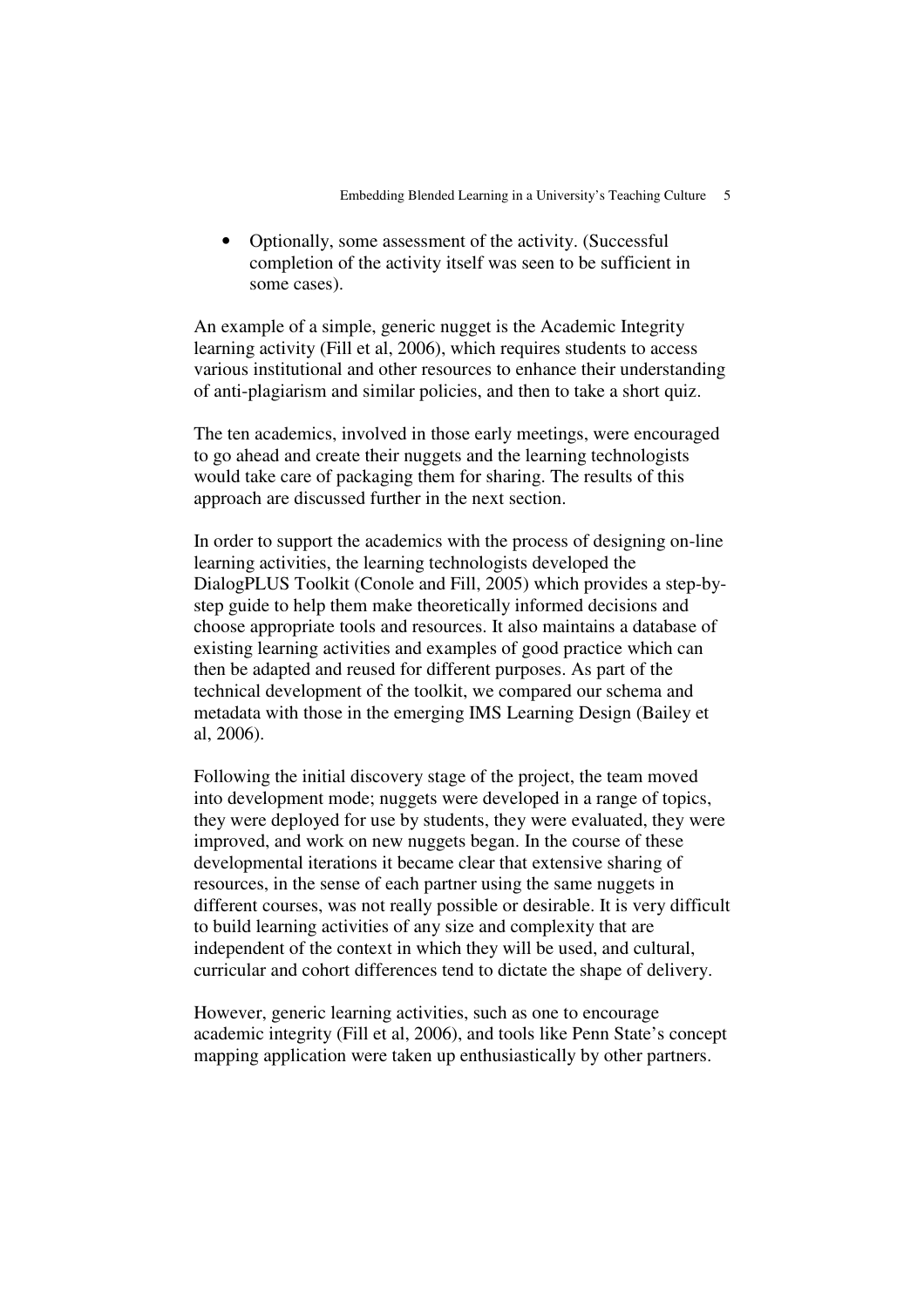Towards the end of the development phase, some of the geographers began to explore ways to share students on blended learning Masters courses, so that they could benefit from specialist teaching in any of the participating institutions. There was a growing confidence that welldesigned online learning activities enhanced their courses and student outcomes.

## **Embedding blended learning**

At Southampton, by the end of the second year of the project, the School of Geography was perceived by other staff, both academic and in support roles, as a University leader in the blended learning domain and as a pocket of elearning that could serve as a positive exemplar of how such work could develop. However, the team also wondered to what extent the continuity of this, and indeed any such, pocket would be dependent on the stability of personnel, technology and course content.

Sustainability and the associated issue of re-use of learning resources are now considered and illustrated with anonymous quotations from interviews with the geographers at the University of Southampton.

#### *Sustainability*

 $\overline{a}$ 

When the enthusiasm for, and recognition of the benefits of, blended learning are shared in a department or teaching team, innovations are likely to become embedded.

*"I think it's hard to tell how long it lasts but it's raised the temperature of teaching and learning practice here in geography and (…) because for the most part the academics round here are committed to the quality of their teaching, they will continue to take some of those things forward."* (G1)<sup>1</sup>

However, as we have already seen in a small way at Southampton, when the champions retire or move on they may sometimes be replaced by staff who are not as enthused. Faced with many demands on their time and not fully briefed about why and how blended approaches have

<sup>&</sup>lt;sup>1</sup> G1 is Geographer 1, G2 is a second Geographer and so on.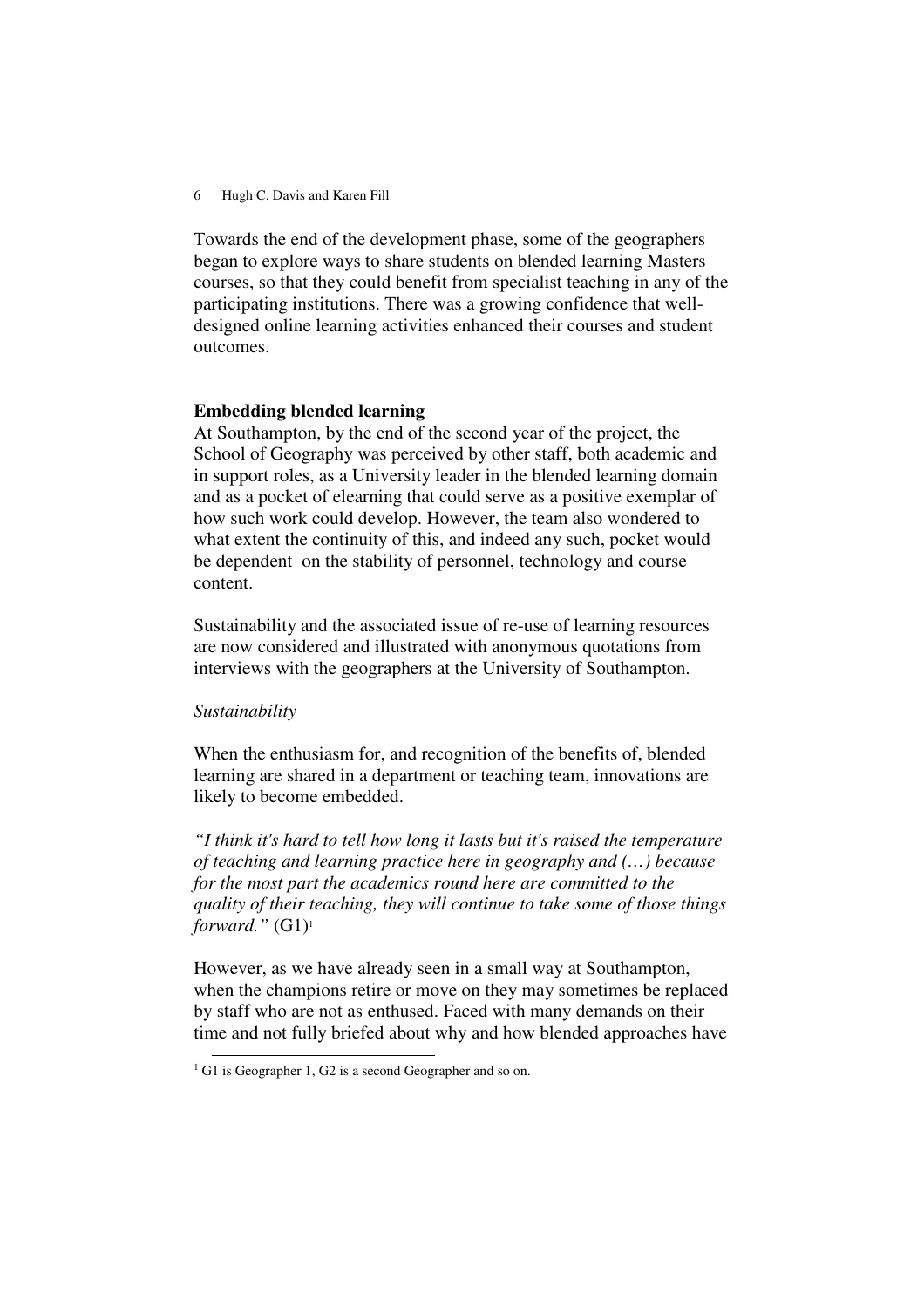been developed, in-coming teachers may drop or reduce the online components. They may feel unable to defend the approach when questioned by colleagues or students.

Even for staff who continue to teach on the same modules and wish to carry on with blended learning, there are issues to do with updating the digital resources they have created, especially if the I.T. infrastructure changes and / or they no longer have local, timely technical support. A senior lecturer voiced these concerns:

*"The currency of these materials, it seems to me, diminishes quickly. They need updating frequently to keep them fresh and working properly. So it will be very, very interesting to see how that works, whether people will be able to maintain their resources at the current high level of standard."(*G2)

*"While academic staff in the project have developed their skills in that kind of curriculum planning, syllabus content planning, matching assessments to learning outcomes and really thinking about how elearning and digital libraries can help, particularly in this subject, what we haven't done of course is developed any skills whatever in the web authoring of that kind of approach. I think we'd feel quite challenged to do that ourselves; we wouldn't want to do that ourselves because it's time consuming."* (G2)

Those who endorse the benefits of the 'learning object economy', a term coined by Duncan (2004), would probably respond to such concerns by advocating the reuse and repurposing of digital learning resources created by others and made available via repositories managed on behalf of the education community. However, this aspect of elearning is still far from mature in UK Higher Education and, in our experience, it does not address the real needs of front-line teachers. They need a simple way to change some aspects of resources created by others, without the support of computing specialists. Tools such as the MURLLO toolkit (Wang et al., 2007) may offer a solution here, but only if usage becomes ubiquitous. It will need the economies of scale of Word or PowerPoint to be really powerful.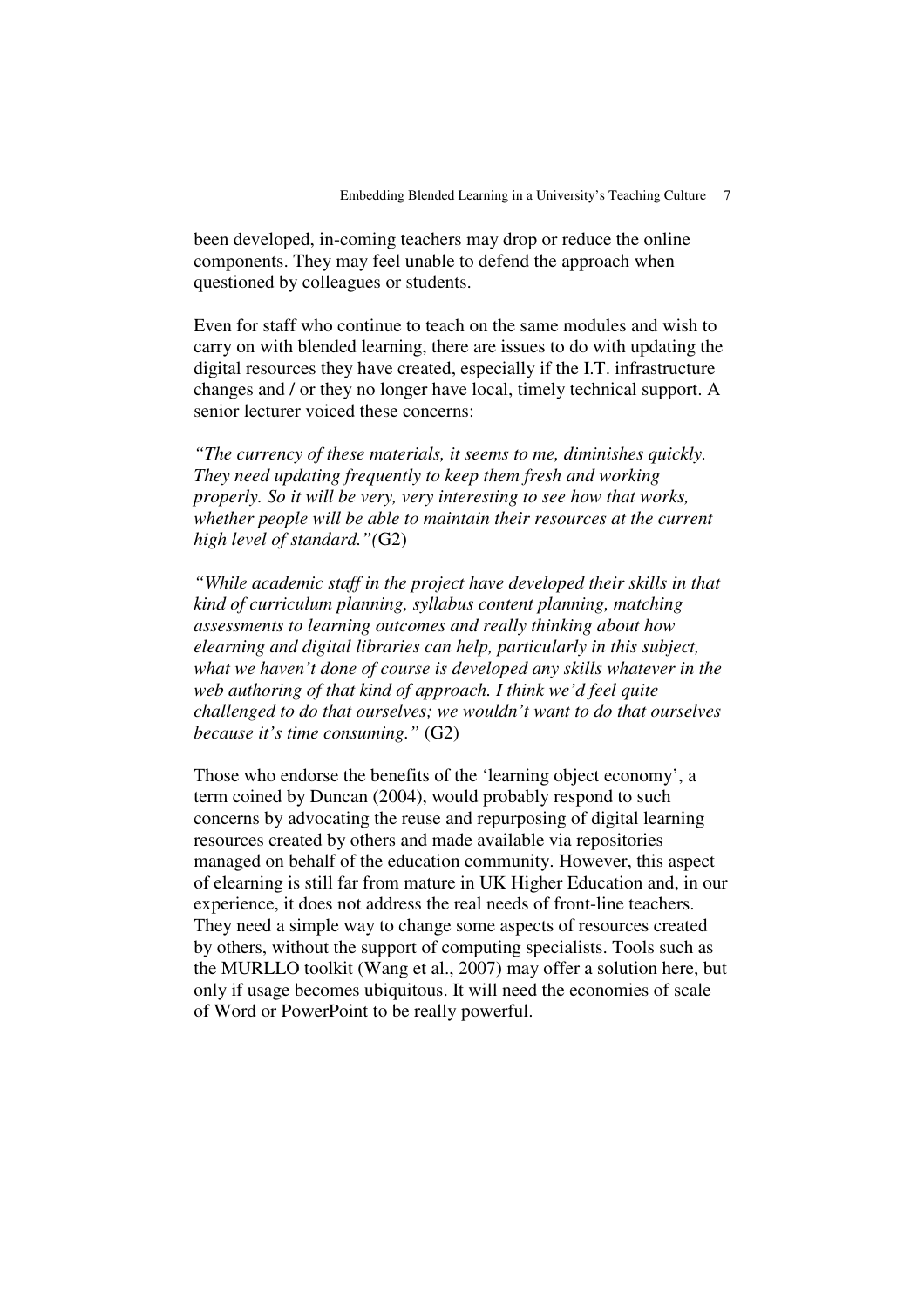The UK funders (JISC) of the DLIC programme were keen to ensure that the changes made as the result of this project were embedded in the teaching culture of the participant universities. To this end they required that the UK projects continued for two years after the three funded years; we are in that phase now. Although there is no doubt that most of the blended courses will continue for at least that period, and that the Schools will continue to develop new blended resources, we also have examples where staff have moved on, and the new teacher has not re-used the resources. Further investigation is needed to determine whether this is due to the new teachers being uncomfortable with the teaching method, or simply the timely and appropriate evolution of taught content in a research-led teaching department.

#### *Re-use of learning resources*

As discussed elsewhere (Fill, Leung, DiBiase and Nelson, 2006), whilst academics involved in the DialogPLUS project have been enthusiastic about the possibilities of adopting generic resources created by others, there are cultural, contextual and curricular barriers that appear to prevent any substantial sharing of subject specific resources. Such barriers have also been reported by (Christiansen and Anderson, 2004; Malcolm, 2005). However, at issue in those articles was the reuse or repurposing of materials created by 'distant others', that is commercial content providers, or academic and related staff in other institutions. Whereas, our geographers are much more concerned about the lifespan of their own resources, what can be re-used, what will need to be updated year on year, and the support needed to do that for some of the technically complex online objects and activities.

*"The other thing is when we developed some of the nuggets we forgot the technical barriers. For example, the three ePracticals for (a specific course). I can never actually manage to see how they are working and to repurpose it. I can't see how, it's too complex."* (G3)

*"The concern always was that when the support staff disappear the project falls off the precipice. I don't think that's happening. The teaching that's been developed and other elements are slowly beginning to be rolled out. That's continuing, but it would be a lot easier to do that if there was that kind of resource available for people*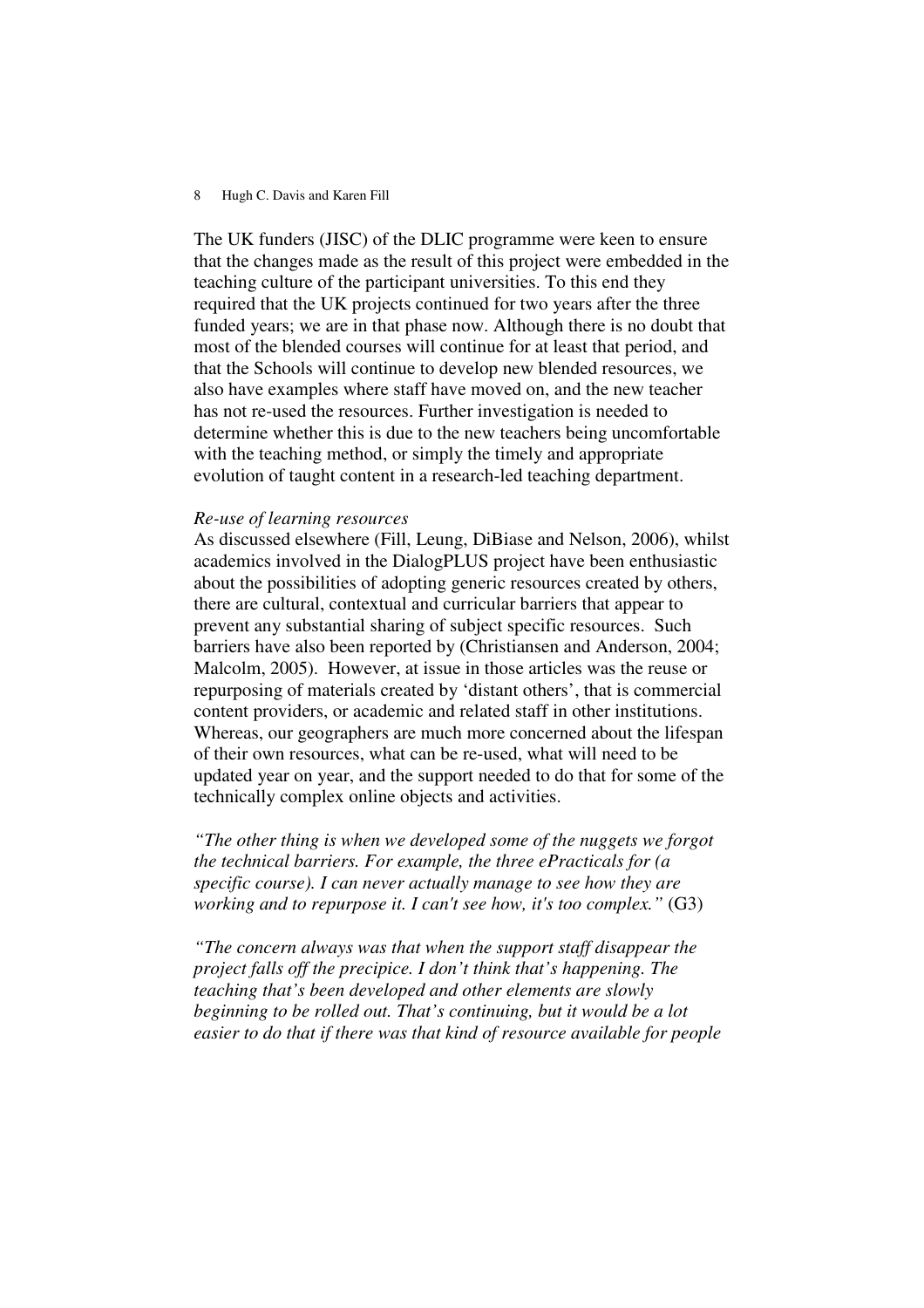*to buy into, perhaps competitively. However it was arranged, it would be hugely helpful."* (G2)

*"Depending on how technology moves, it's possible that in a few years you could have some major technological change or cultural change in the sector that overtakes the whole project, through no fault of the project at all but it's a leading edge thing and the leading edge can change shape and change direction. Pace of change could wash away some of the long term impact I suppose."* (G4)

These reservations appear to us to beg the question of whether an approach to learning and teaching partly based on current computer technology will ever be mature. Early adopters of new technologies may forever lead the way, with the majority stuck in the comfort zone of the previous 'know how'. It is possible that institutional strategies, underpinning the planning and implementation of what might be termed the 'efrastructure' and the provision of timely and effective staff training, could mitigate some of the uncertainties. However, there is a cycle of innovation that results in the strategy sometimes lagging behind the work at the coal face. In the next section we discuss how the DialogPLUS project has contributed to the elearning strategy at the University of Southampton.

### *Contribution to institutional strategy*

The distributed approach to financial management at the University of makes it difficult to introduce top-down change as there is no single point of decision making. Rather, any decision must be taken at School level, and there is no guarantee that what is agreed by one will also be agreed by another (White, 2006). Each School decides its own curriculum and is largely responsible for financing its delivery. However, by the time the University teaching budget has been divided between all the Schools, any surplus with which to fund change and innovation is usually very small, and typically the centrally retained funds are spent on elearning software and on-line resources rather than on developing learning materials and activities.

Our problem, in this environment, has been how to assist Schools with making change, getting beyond the "PowerPoints on-line" instantiation of elearning to adopting a small, but appropriate amount of blended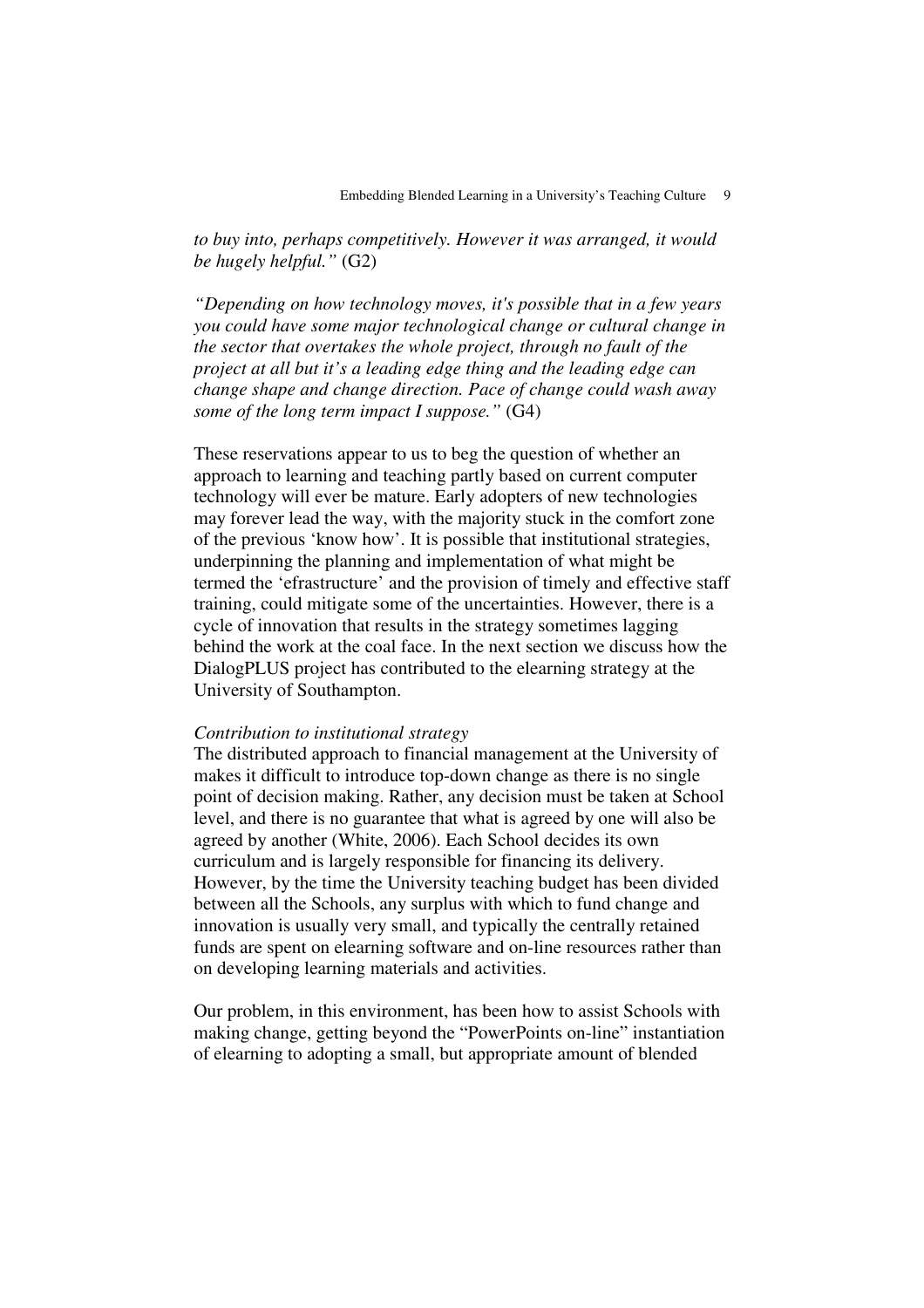learning. The DialogPLUS project has provided us with a good model for bringing about such changes. In the School of Geography we observed that change was successful, and more embedded than we have seen in previous projects, because the School leadership took a proactive approach in facilitating curriculum change, enabling appropriate staffing of curriculum development teams. This change was aided by the project funding which, once divided between partners, was relatively modest. The University of Southampton is a research-led institution and its academics are often motivated by bidding for grants and carrying out projects; we suggest that this model of local leaders introducing change is much more effective in this type of culture than exhortations from the centre to change.

We have recently established a strategic fund within the University which enables Schools to bid for assistance in introducing blended learning in a curriculum wide approach. The assistance generally comes in the form of teaching staff and learning technologists (based in their Schools), and bidders are very much encouraged to work with other partners or consortia. The first round of bids for this funding produced bids from the majority of school in the university demonstrating the effectiveness of this approach.

## **Conclusions: critical success factors – and failures**

The DialogPLUS project has had a number of useful outcomes. We have produced some excellent learning activity nuggets, which are now being loaded into JORUM . We have produced the Toolkit, a kind of pedagogical planner, and we gained useful understanding of the problems of sharing and re-use through our work on the generic academic integrity nugget (Fill et al, 2006) and on co-operative design through our work on the GPS activities (Durham and Arrell, 2006).

However, most importantly the experiences of carrying out the DialogPLUS project have enabled us to identify a number of critical factors which we believe have been important in ensuring success in embedding the changes that the project funded.

# *Active involvement of senior management.*

Many readers will be familiar with the letters of support that funding bodies require Senior Management to produce to indicate institutional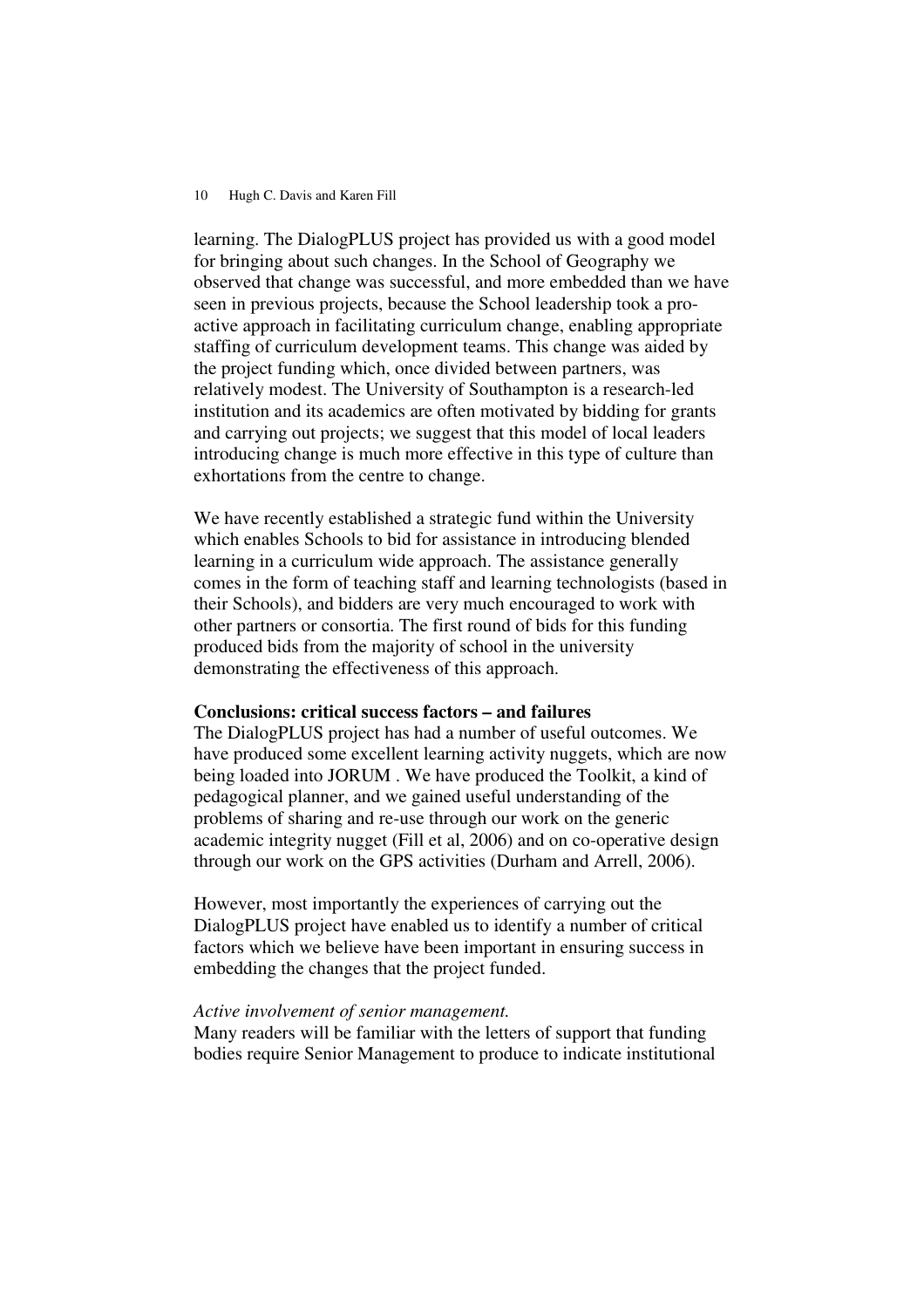commitment to some particular project. Often this institutional commitment is, in reality, little more than agreeing to allow the project to go ahead without overheads.

In the DialogPLUS project, at the UK end we had the Head of the Schools of Geography (at Southampton and Leeds), the Head of the Learning Technology Research Group and the Professor of Educational Innovation in Post-Compulsory Education at Southampton as active managers in the project (indeed the latter two became responsible for elearning Strategy across the University during the course of the project). It would be difficult to overestimate the influence these four people were able to have on their colleagues, the School curriculum and the University Strategy.

# *The whole curriculum approach*

This approach suggests that rather than changing a single module within a programme to include blended learning, it is better to undertake an entire curriculum review, and to identify suitable places to include blended activities. Of course, the selection will not only be dictated by the appropriateness of the learning outcomes, but also by the availability of suitable teaching staff and other constraints such as timetabling and room allocation. In many ways we see this approach to the inclusion of blended learning as being similar to that of generic key skills; it is much improved by a curriculum wide process, rather than doing it all in a single module, often out of context. Undoubtedly, taking such an approach requires the active participation of senior management.

An interesting observation from our colleagues at Penn State University, who have been involved far longer in elearning (at a distance), is that it is useful to consider what is the "right amount" of elearning to offer in a curriculum; too little and we are not helping student to learn appropriate life-long learning skills, but too much, and the students will start to complain that they had not signed up for a virtual degree, and that they want more face-to face opportunities. Our evaluation activities also indicate that both staff and students find they spend more time on the elearning components of blended modules than the traditional elements (Fill, 2006b).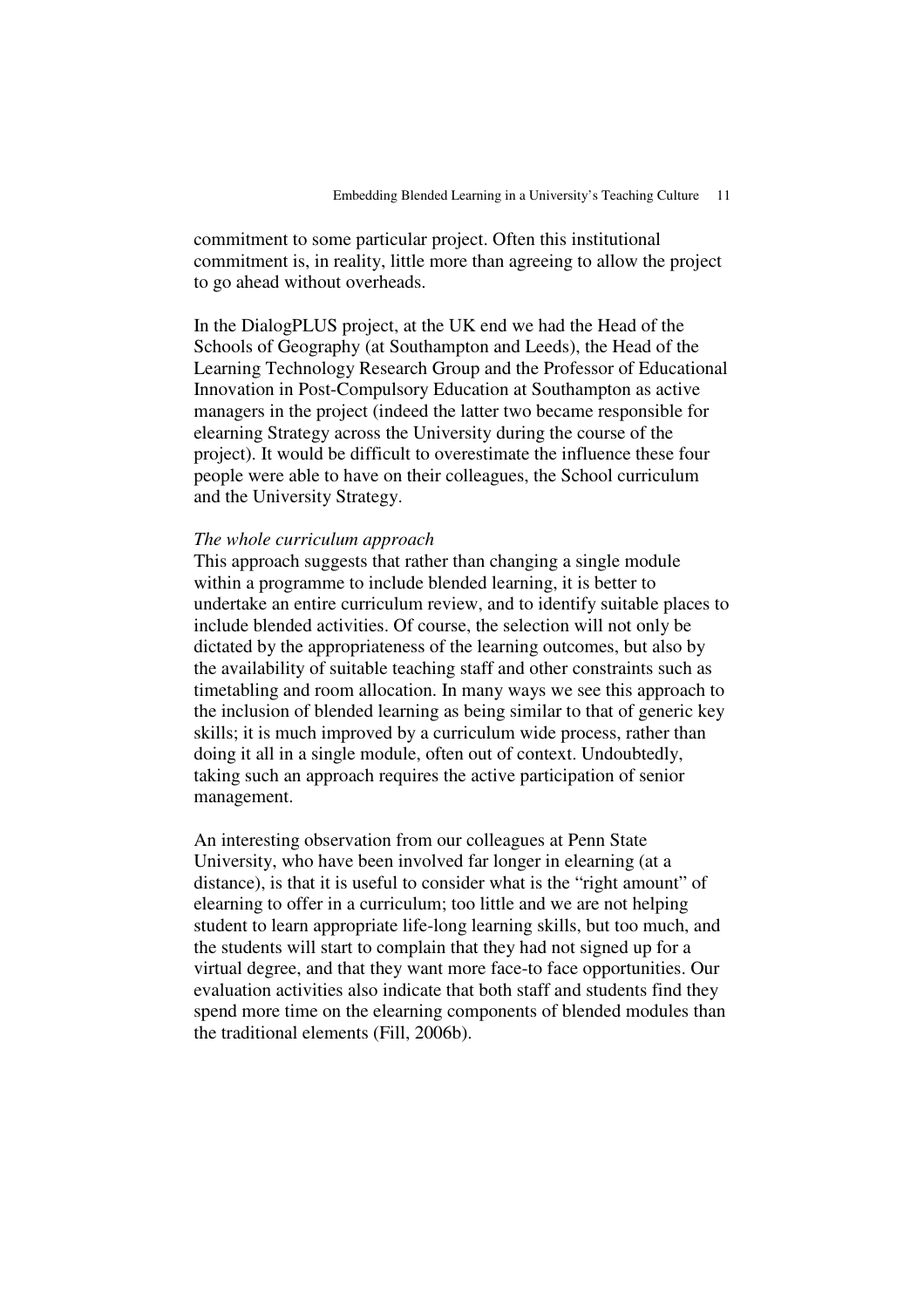#### *Funding*

The DialogPLUS project would not have happened without external funding. Although we had Schools of Geography that were ready to change, they simply did not have the funds to take the risky steps required to bring about a transformation. The funding was necessary to employ extra teaching staff, either to produce and tutor blended activities themselves, or better still, to release existing staff from their teaching in order to spend time preparing blended activities. Post funding, the Schools now continue to employ some of the staff hired originally just for the project.

#### *Support at the point of need*

Teachers, and their academic Schools need support when they want it! In many universities support for elearning is a central service, and however willing the staff may be, they will have multiple conflicting undertakings. Putting a dedicated learning technologist into the School of Geography at Southampton was highly influential. This member of staff was always available to help when needed, and furthermore was able to sit down with academics and show them individually what was possible. It is well established that an effective approach to group change is to introduce a change agent (see for example Havelock and Zlotolow, 1995). A communicative learning technologist can be a very good change agent.

# *Collaborations*

In a collaborative project we might have expected to share development effort and to re-use each other's activities. This happened to a certain extent, but the benefit of the collaborations turned out to be more subtle than we had anticipated. When a team is undertaking change, they will experience many moments of self doubt and loss of confidence. Working with colleagues from other Schools and Universities that we respected helped the team to achieve coherence and gain self confidence to cope with and move through the bad spots, and provided a common sense of purpose. The close relationships developed in occasional face-to-face meetings have formed a sound basis of understanding for our monthly virtual meetings using Access Grid and other virtual conferencing tools.

*Some of the things that did not work*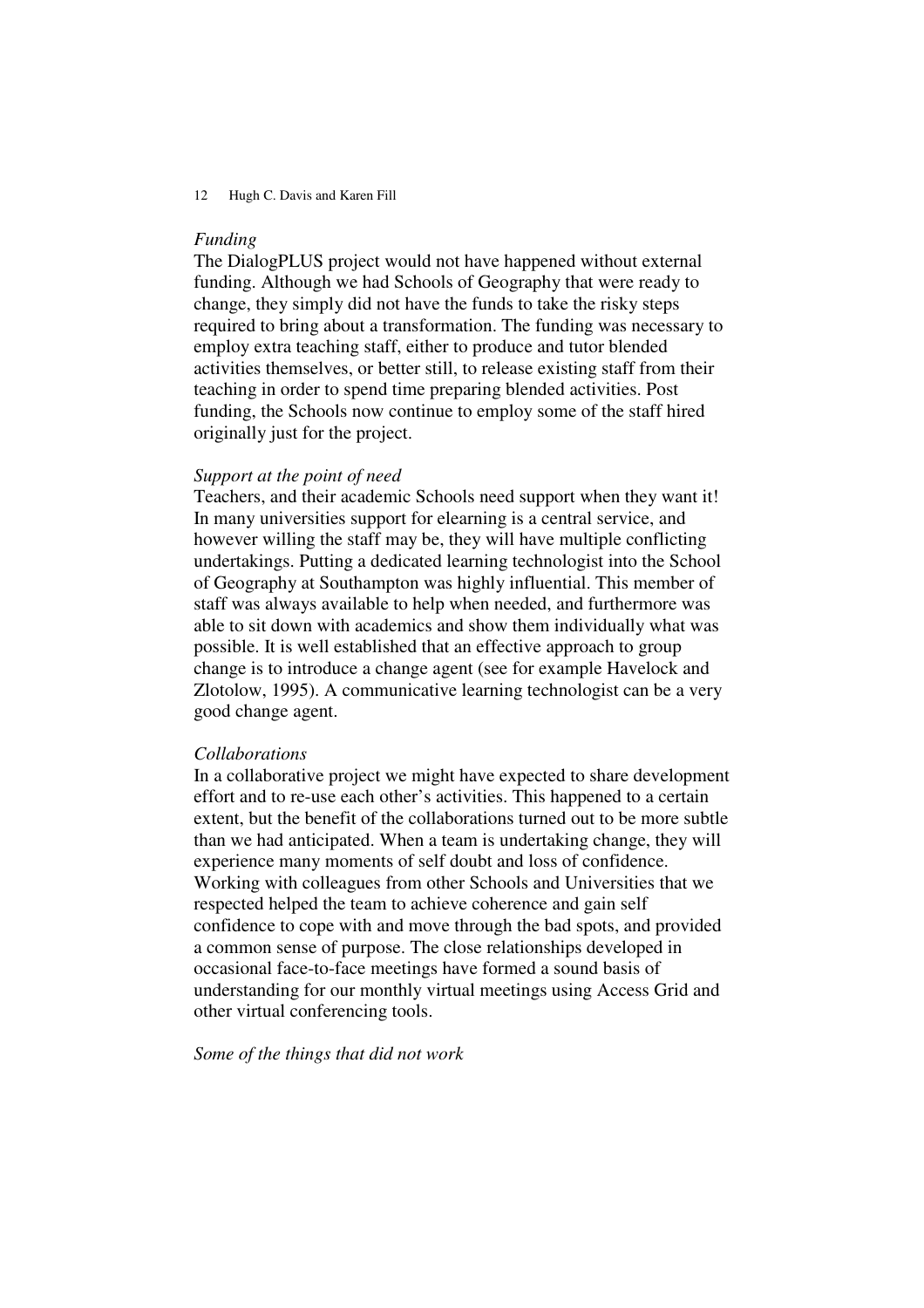Not everything in the DialogPLUS project worked perfectly, and it is useful to reflect on our failures as well as our successes.

The project results were more significant for the UK partners than for the US partners. There are probably multiple reasons for this. In the USA the DialogPLUS undertakings were conceived much more as research, rather than development, projects, as in the UK. This had two disadvantages; the first being that the US participants did not have the senior management and curriculum buy-in that we had in the UK, and the second that their funding was subject to overheads, such that they had significantly less funding than the UK partners. Furthermore, the UCSB contribution had been expected to be based around the use of the Alexandria Digital Library (ADL), an NSF funded library of georeferenced digital images and other resources. During the timescale of this project the NSF funding of this resource diminished, possibly as tools such as Google Earth provided some of their important functionality, and the role that we initially envisaged for ADL never materialised.

Sharing of learning activities was not as widespread as expected. This was in part due to our failure to agree exactly what a nugget was. Learning Object specialists would suggest that important features of well designed learning objects are low coupling and high coherence (Boyle, 2003) in order to provide context independent units. But some of our learning activities were far too dependent on each other and their context of use to be shareable. We believe this problem was attributable more to the cultural issues than technical issues (Fill 2006a). We found that sometimes staff would rather encourage their students to take someone else's module rather than try to use someone else's materials in their own module.

Finally, it is interesting to reflect on the extent to which the practices we have developed have become embedded in use. While we are happy that we have more than adequately met the requirements of the funders to embed the use of the materials we have created, true embedding will only have happened when the introduction or creation of new blended learning materials is in balance with the wastage of unloved or out-ofdate materials, and this must happen within the stable, internally funded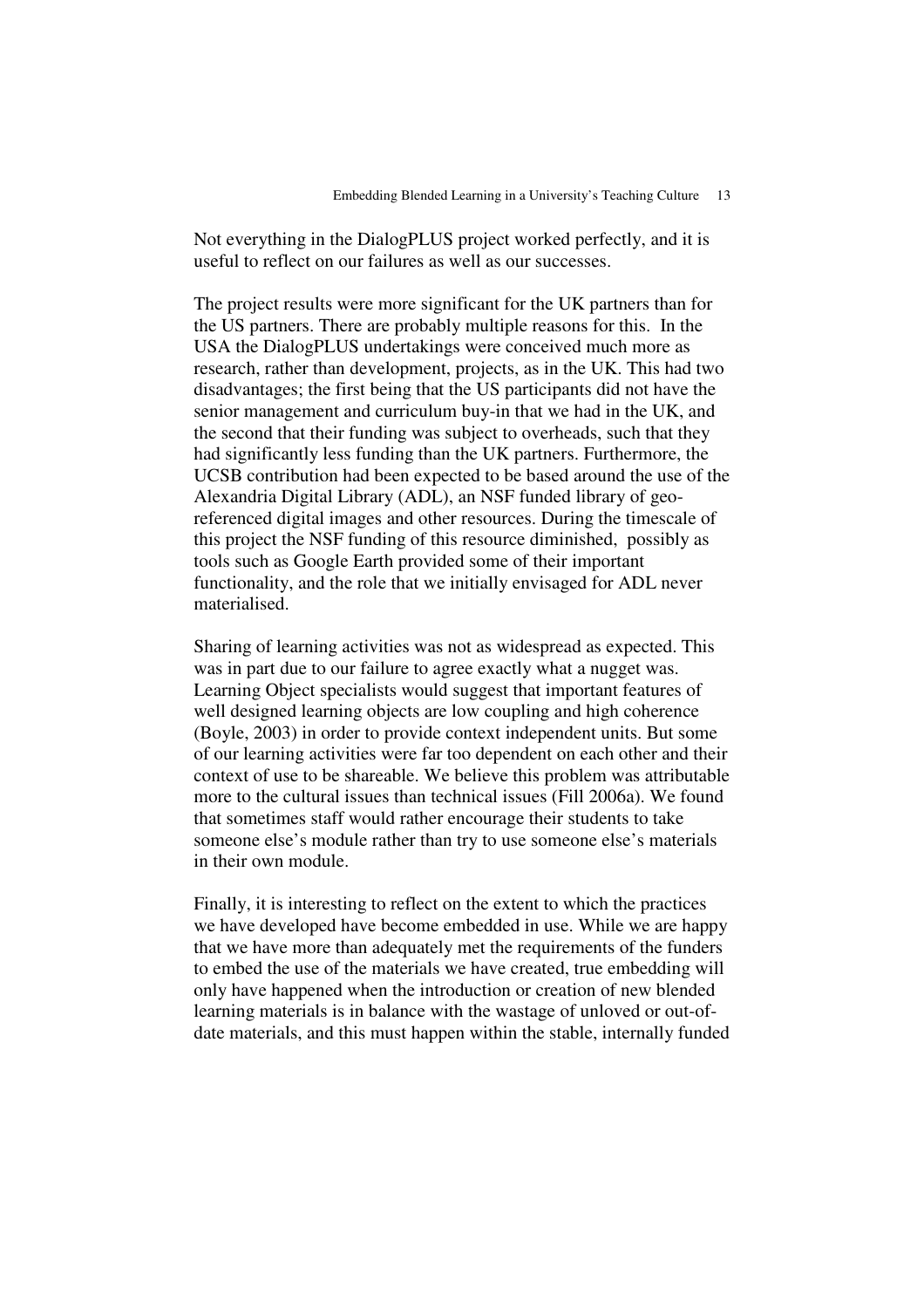economy of the unit of teaching. It will take longer than two years to measure this result. So watch this space!

## **Acknowledgements**

The authors wish to acknowledge the funding bodies, JISC and NSF, and in particular the sympathetic and insightful support of Susan Eales, JISC Programme Manager for the Digital Libraries in the Classroom initiative during the developmental years of the DialogPLUS project; Professor Gràinne Conole, now at the UK's Open University, who was the driving force behind the design of the Learning Activity Toolkit; and all the DialogPLUS geographers and learning technologists who have worked so collaboratively and untiringly to adopt blended learning practices, to source or create digital resources to improve student learning, and to evaluate and improve the innovations.

### **References**

Bailey, C., Zalfan, M. T, Davis, H. C., Fill, K., & Conole, G. (2006). Panning for Gold: Designing Pedagogically inspired Learning Nuggets. *Educational Technology & Society*, 9 (1), 113-122. URL http://www.ifets.info/others/abstract.php?art\_id=606

Boyle, T. (2003). Design principles for authoring dynamic, reusable learning objects. *Australian Journal of Educational Technology*, 19 (1), 46-58. URL http://www.ascilite.org.au/ajet/ajet19/boyle.html

Christiansen, J & Anderson, T (2004). Feasibility of Course Development Based on Learning Objects: Research Analysis of Three Case Studies, *Instructional Technology & Distance Learning*, 2004, 1, (3). URL http://www.itdl.org/Journal/Mar\_04/article02.htm

Conole, G. & Fill, K. (2005). A learning design toolkit to create pedagogically effective learning activities. *Journal of Interactive Media in Education* (Advances in Learning Design. Special Issue, eds. Colin Tattersall, Rob Koper), 2005/01. URL http://jime.open.ac.uk/2005/08/

Davis, H. C. and White, S. A. (2001) Linking Experiences: Issues Raised Developing Linkservices for Resource Based Learning and Teaching. In *Proceedings of Second IEEE International Conference on*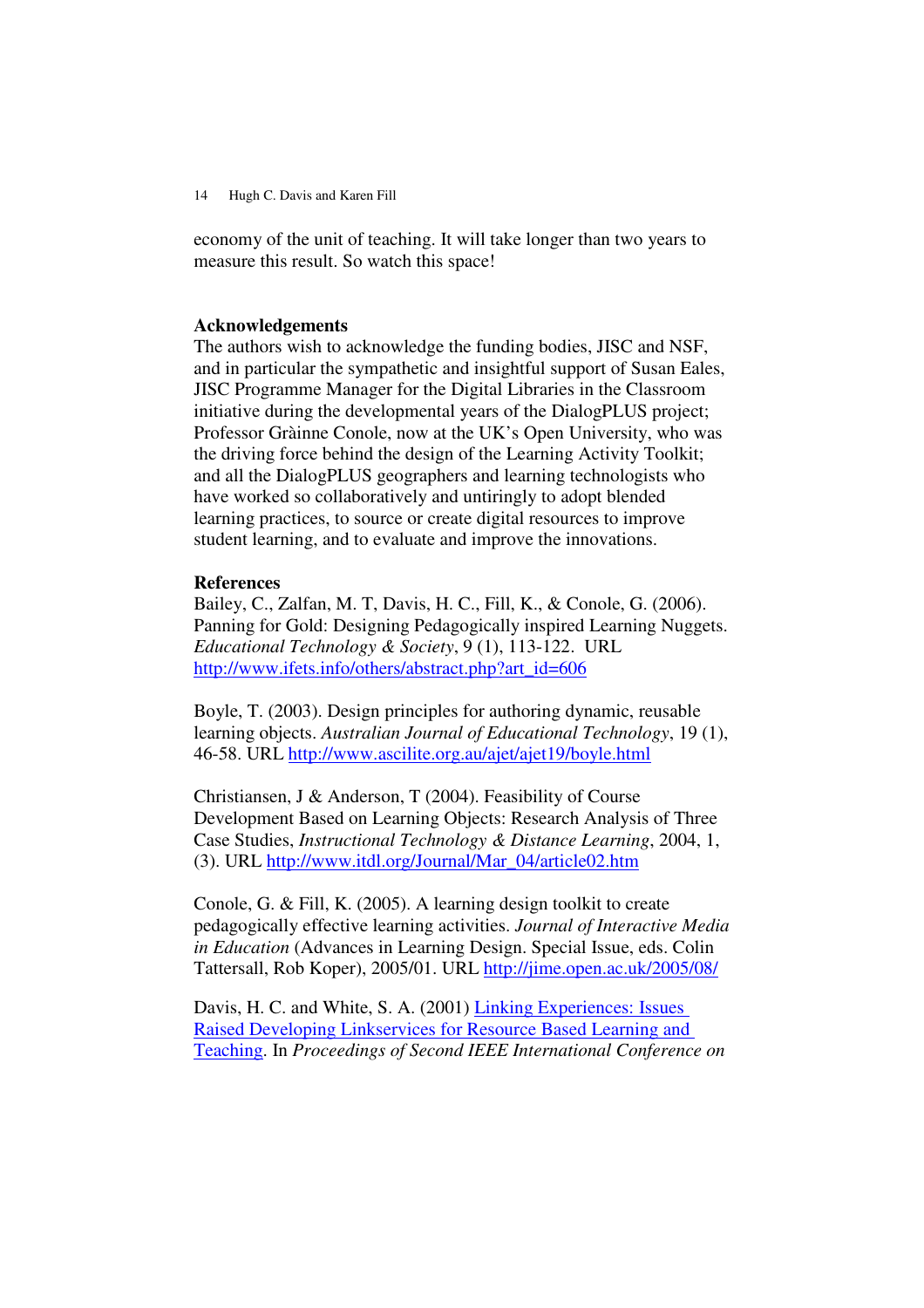*Advanced Learning Technologies*, pp. 0401-0405, Madison, USA. Okamoto, T., Hartley, R., Kinshuk, and Klus, J., Eds.

Duncan, C. (2004). Learning Object Economies: Barriers and Drivers. [WWW document] URL http://www.lore.ed.ac.uk/docs/CND\_RLOwshp030504.html

Durham, H & Arrell, K. (2006). GPS: the collaborative way to knowing your location. *British Journal of Educational Technology*, Volume 38, Number 5, 2005

Fill, K. (2006a) Refreshed and Reflective: The Impact of an eLearning Project on University Teachers. *Proceedings of the First International Conference on eLearning*, Montreal, Canada, 22-23 June 2006. URL http://www.academic-conferences.org/icel/icelproceedings/proceedings-icel06.htm

Fill, K. (2006b) Quality versus time: a rationale for blended learning? Paper presented at the *British Educational Research Association Conference*, Warwick, UK, Sep 6-9 2006. URL http://www.leeds.ac.uk/educol/documents/157113.htm

Fill, K., Leung, S., DiBiase, D. & Nelson, A. (2006) Repurposing a learning activity on academic integrity: the experience of three universities. *Journal of Interactive Media in Education*, 2006/01. URL http://jime.open.ac.uk/2006/01/

Havelock, R., & Zlotolow, S. (1995). *The change agent's guide*. Englewood Cliffs, NJ: Educational Technology Publications

JISC (2007) Digital libraries in the classroom programme. URL http://www.jisc.ac.uk/whatwedo/programmes/programme\_dlitc.aspx

Malcolm, M. (2005) The exercise of the object: issues in resource reusability and reuse. *British Journal of Educational Technology*, Volume 36, Number 1, January 2005, pp. 33-41(9)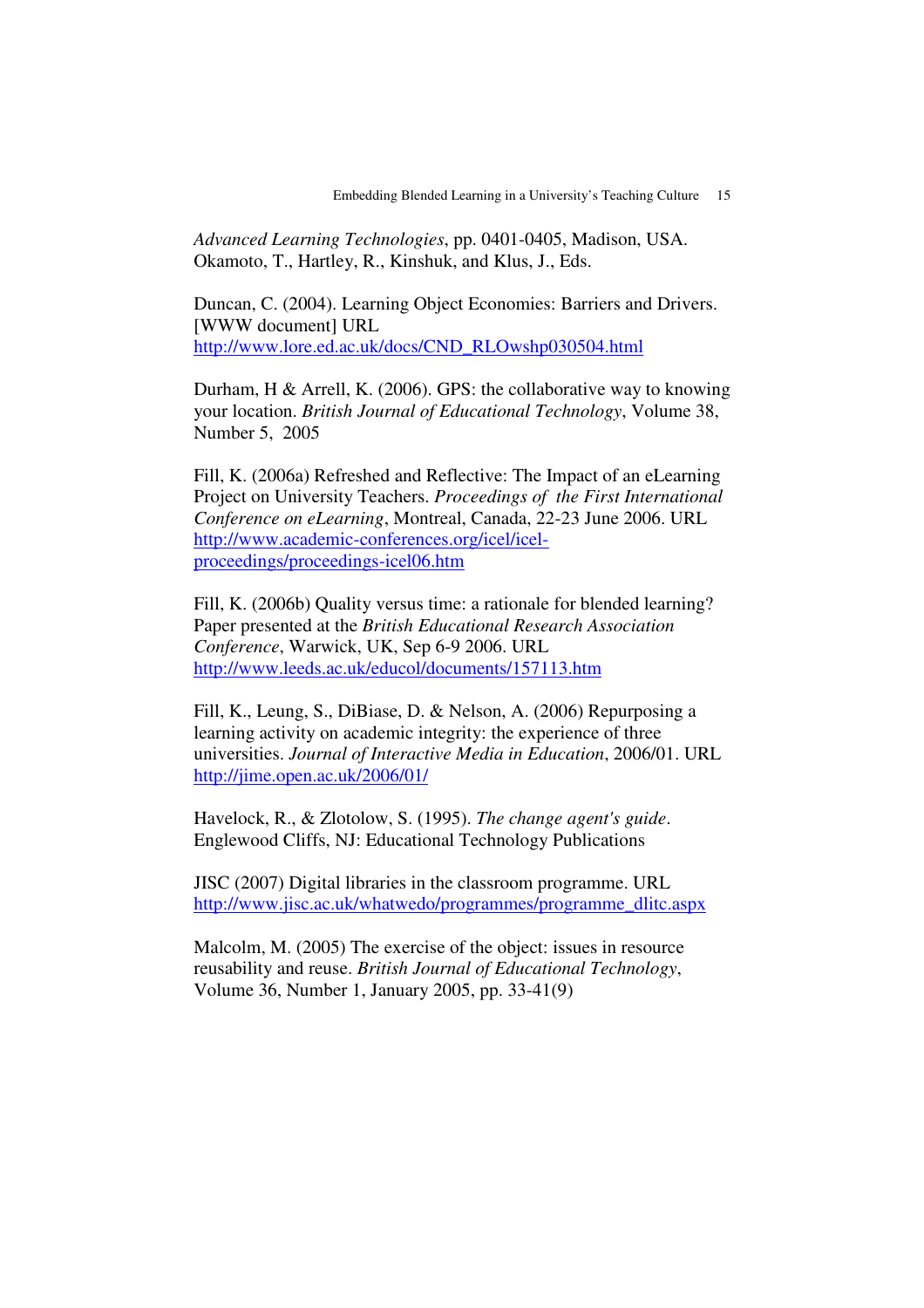McDowell, L., White, S. and Davis, H. C. (2004) Changing assessment practice in engineering: how can understanding lecturer perspectives help?. *European Journal of Engineering Education* 29(2) pp. 173-181

Martin, D.J & Treves, R (2006) DialogPLUS: embedding eLearning in Geographical practice. *British Journal of Educational Technology*, Volume 38, Number 5, 2005

Wang, C., Davis, H..C., Dickens, K & Will, G.B. (2007). Community Tools for Repurposing Learning Objects. In the Proceedings of the 2nd European Conference on Technology Enhanced Learning, EC-TEL 2007.

White, S. (2006) Critical Success Factors for Institutional Change: Some Organisational Perspectives. *British Journal of Educational Technology*, Volume 38, Number 5, 2005